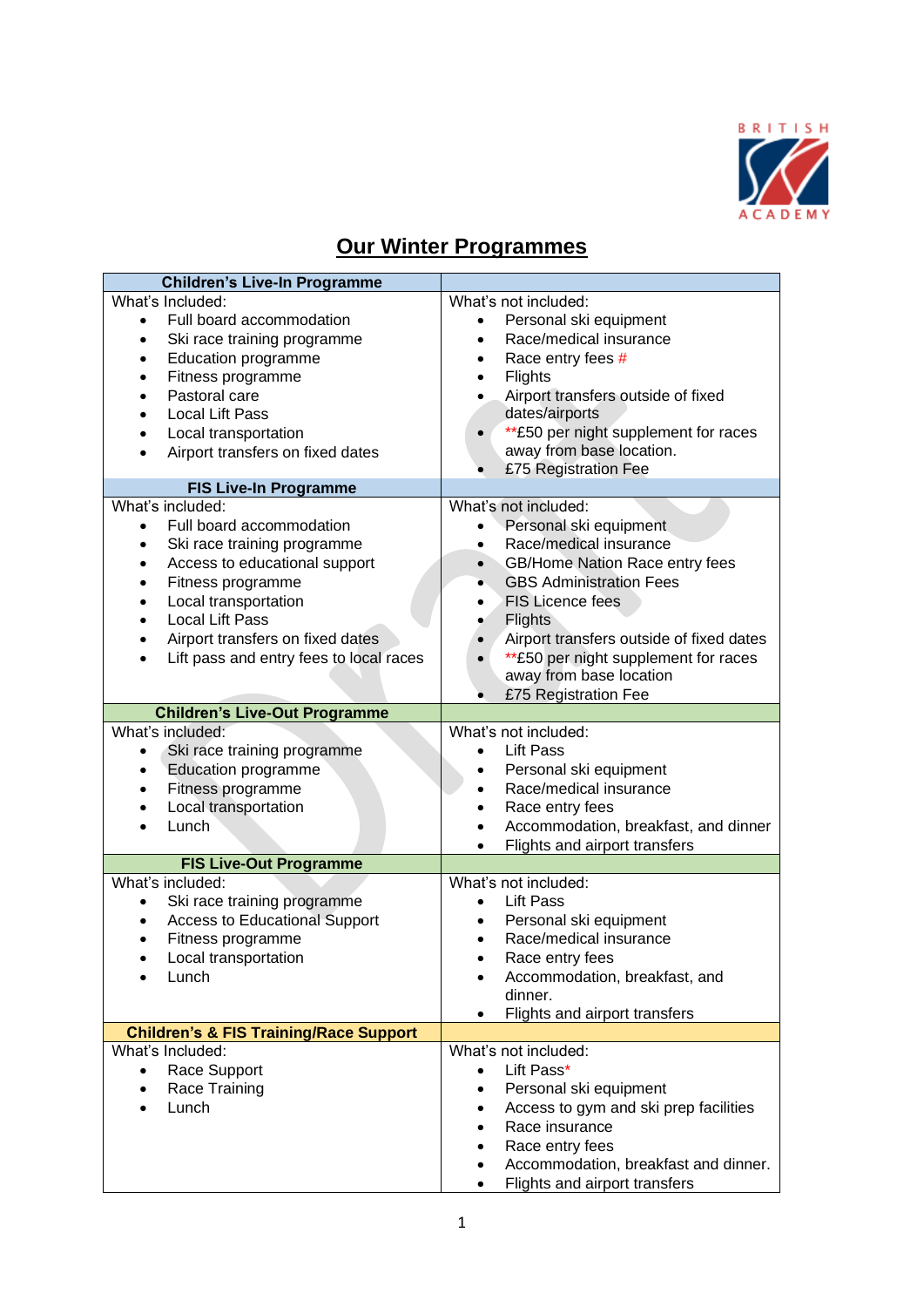

# **Children's Winter Snow Block Programme Fees**

## **December 2021 – April 2022**

**(Current from 29th December 2021)**

| <b>Arrival-Departure</b><br><b>Date</b> | <b>Base</b><br><b>Location</b> | <b>Event</b>                                                 | Live-<br><b>In</b> | Live-<br>out | Race<br><b>Support</b><br>Per day |
|-----------------------------------------|--------------------------------|--------------------------------------------------------------|--------------------|--------------|-----------------------------------|
| $11/12/21 - 18/12/21$                   | Aosta                          | Training                                                     | 1260               | 100          |                                   |
| 11/12/21 - 23/12/21                     | Aosta                          | Training                                                     | 2040               | 100          |                                   |
| 18/12/21 - 23/12/21                     | Aosta                          | Training                                                     | 950                |              |                                   |
| 28/12/21 - 08/01/22                     | Aosta                          | Training                                                     | 1875               | 100          |                                   |
| 28/12/21 - 13/01/22                     | Aosta                          | Training/ Anglo<br>Scottish (LGW Flight)                     | 2670               | 100          | 75                                |
| $28/12/21 - 14/01/22$                   | Aosta                          | Training/ Anglo<br>Scottish (EDI Flight)                     | 2830               | 100          | 75                                |
| $28/12/21 - 29/01/22$                   | Aosta                          | Training/<br>Anglo Scottish                                  | 5200               |              | 75                                |
| 08/01/22 - 13/01/22                     | Aosta                          | Anglo Scottish                                               | 950                | 100          | 75                                |
| $08/01/22 - 29/01/22$                   | Aosta                          | Anglo Scottish                                               | 3450               |              | 75                                |
| 22/01/22 - 29/01/22                     | Aosta                          |                                                              | 1250               | 100          | 75                                |
| $30/01/22 - 06/02/22$                   |                                | Closed                                                       |                    |              |                                   |
| 07/02/22 -- 19/02/22                    | Aosta/Bormio                   | $\overline{\text{Training}}$<br><b>Ambition Races</b>        | 2100               |              |                                   |
| $07/02/22 - 26/02/22$                   | Aosta/Bormio                   | Training/<br>Ambition Races/<br><b>English Champs</b>        | 3500               | 100          | 75                                |
| 12/02/22 - 19/02/22                     | <b>Bormio</b>                  | Training/<br><b>Ambition Races</b>                           | 1400               | 100          | 75                                |
| 12/02/22 - 26/02/22                     | <b>Bormio</b>                  | Training/<br><b>Ambition Races/</b><br><b>English Champs</b> | 2600               | 100          | 75                                |
| 19/02/22 - 26/02/22                     | <b>Bormio</b>                  | <b>English Champs</b>                                        | 1500               | 100          | 75                                |
| 26/02/22 - 02/04//22                    | Andorra                        | Interschools/<br><b>BSA Champs</b>                           | 5000               | 100          | $\overline{75}$                   |
| 26/02/22 - 08/04/22                     | Andorra/<br><b>Tignes</b>      | Interschools,<br><b>BSA Champs,</b><br><b>British Champs</b> | 6450               |              |                                   |
| 12/03/22 - 26/03/22                     | Andorra                        | Interschools/<br><b>BSA Champs</b>                           | 2400               | 100          | 75                                |
| 12/03/22 - 08/04/22                     | Andorra/<br><b>Tignes</b>      | Interschools/<br><b>BSA Champs/</b><br><b>British Champs</b> | 5000               | 100          | 75                                |
| 26/03/22 - 02/04/22                     | Andorra                        | Training                                                     | 1200               | 100          |                                   |
| 26/03/22 - 08/04/22                     | Andorra/<br><b>Tignes</b>      | <b>British Champs</b>                                        | 2500               | 100          | 75                                |
| $02/04//22 - 08/04/22$                  | <b>Tignes</b>                  | <b>British Champs</b>                                        | 1450               | 100          | 75                                |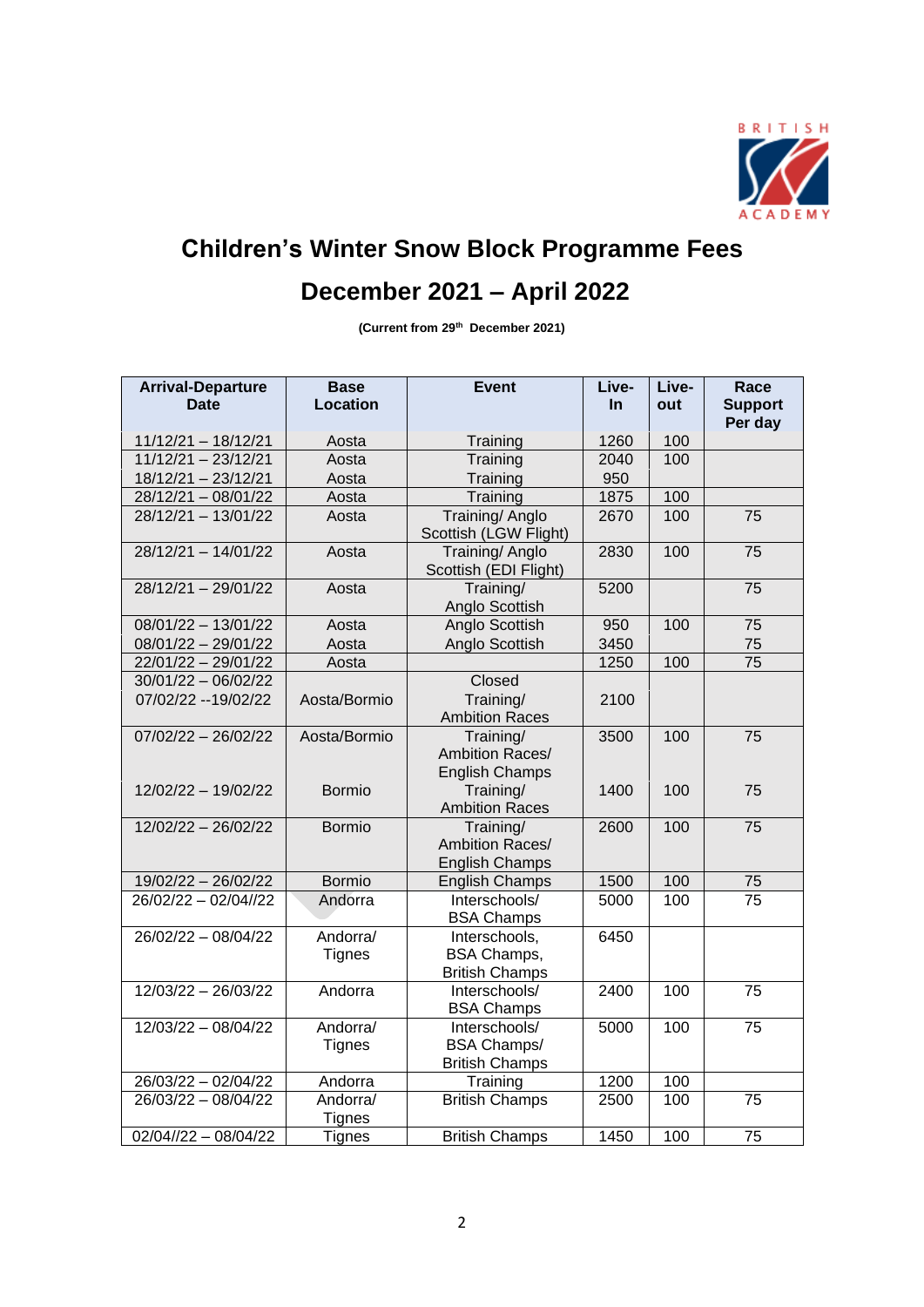

### **Children's Winter Programme**

The Children's Winter Season programme commences on 11<sup>th</sup> December 2021.

The price for individual blocks of training is shown on the above table \*\*.

There is a one-off registration fee of £75 applicable to all programmes.

# Race entry to the BSA Interschools and BSA BASS Champs is free to those doing the whole season.

\*\* £50 per night supplement for races away from base location.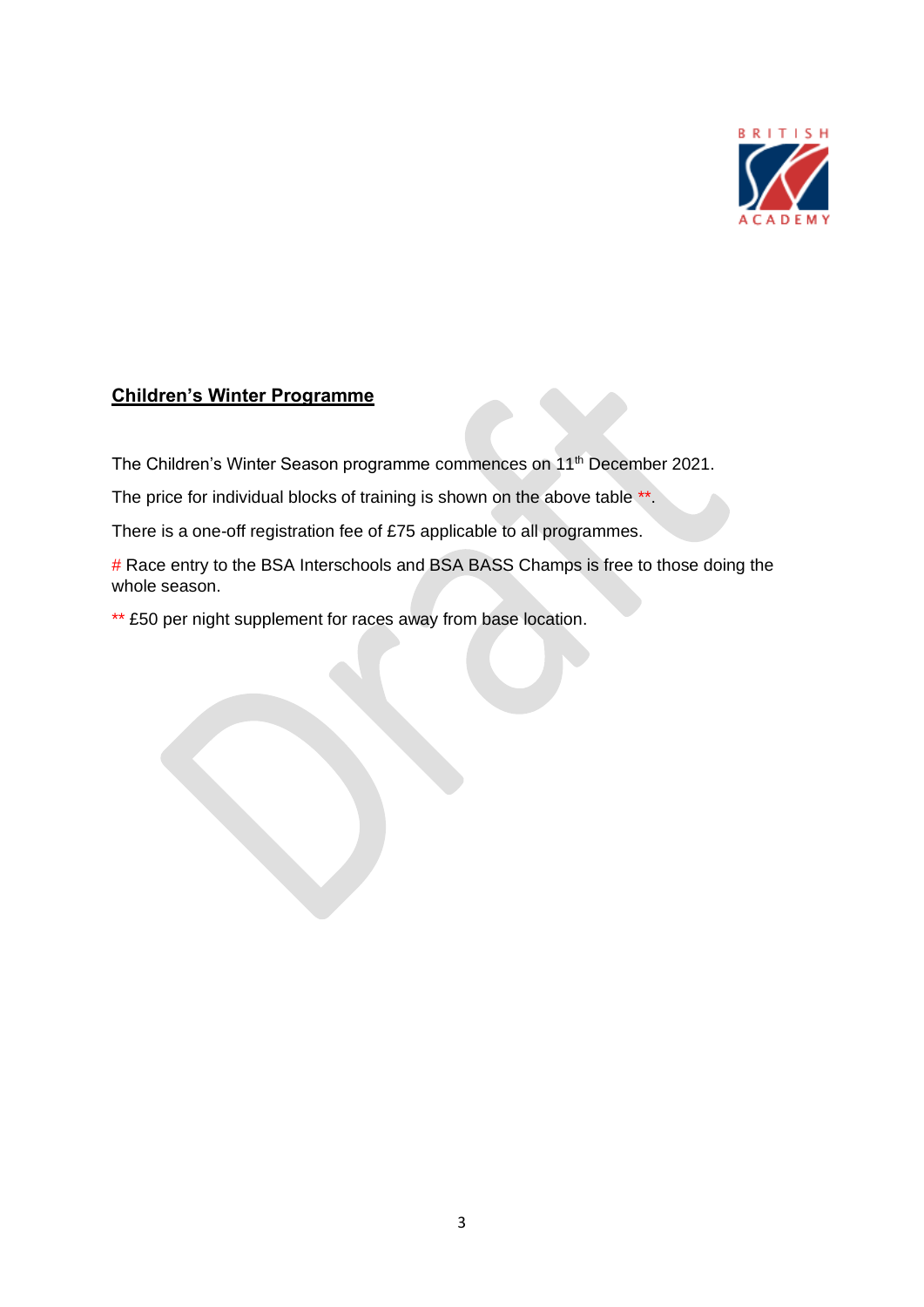

## **Planned Airport Pickup/Drop-offs and Accompanied Flights**

| <b>Date</b> | <b>Departure</b><br><b>Airport</b> | <b>Arrival</b><br><b>Airport</b> | <b>Collect</b> | <b>Flight Details</b>                             |
|-------------|------------------------------------|----------------------------------|----------------|---------------------------------------------------|
| 29/01/22    | Malpensa                           | <b>Stansted</b>                  |                | Ryanair 09.20 - 10.25<br>Scott Buchan WGPUNH      |
| 29/01/22    | Malpensa                           | <b>Gatwick</b>                   |                | Easyjet 15.20 - 16.15<br>Fraser Buchan K2W3N83    |
| 29/01/22    | Geneva                             | Glasgow                          |                | JET2 11.30 - 12.50<br>Hope Whitelaw 28LXRQ        |
| 07/02/22    | Gatwick                            | Milan<br>Malpensa                | X              | Easyjet 08.55 - 11.20<br>Fraser Buchan K26F4KR    |
| 07/02/22    | Edinburgh                          | Geneva                           | $\mathsf{X}$   | Easyjet 08.45 - 11.55<br>Hope Whitelaw K2W3R3K    |
| 12/02/22    | <b>Stansted</b>                    | Bergamo                          | X              | Ryanair 16.00 - 18.55<br>Malcolm Erskine JYHMPW   |
| 12/02/22    | Manchester                         | Bergamo                          |                | Ryanair 14.20 - 17.30<br>Erika Proctor ZEVTPA     |
| 13/02/22    | Edinburgh                          | Malpensa                         |                | Easyjet 07.00 - MXP 10.25<br>James Hannan K2WP5V2 |
| 26/02/22    | Malpensa                           | <b>Gatwick</b>                   | X              | Easyjet 11.35 - 12.30<br>Malcolm Erskine K26F4PW  |
| 26/02/22    | <b>Milan</b><br>Bergamo            | Edinburgh                        |                | Ryanair 10.10 - 11.50<br>Erika Proctor XYPI4D     |
| 12/03/22    | Gatwick                            | <b>Toulouse</b>                  |                | Easyjet 08.45 - 11.30<br>Malcolm Erskine K2X942T  |
| 12/03/22    | Edinburgh                          | <b>Barcelona</b>                 |                |                                                   |
| 18/03/22    | Gatwick                            | Toulouse                         |                |                                                   |
| 26/03/22    | Gatwick                            | <b>Toulouse</b>                  |                | Easyjet 08.45 - 11.30<br>Malcolm Erskine K2X95W5  |
| 26/03/22    | Edinburgh                          | Barcelona                        |                |                                                   |
| 08/04/22    | Geneva                             | Heathrow                         |                | BA 21.15 - 21.50<br><b>Malcolm Erskine PFTBUG</b> |
| 08/04/22    | Geneva                             | Edinburgh                        |                | Easyjet 21.40 - 22.55<br>Thomas Crockart K2NM43S  |
|             |                                    |                                  |                |                                                   |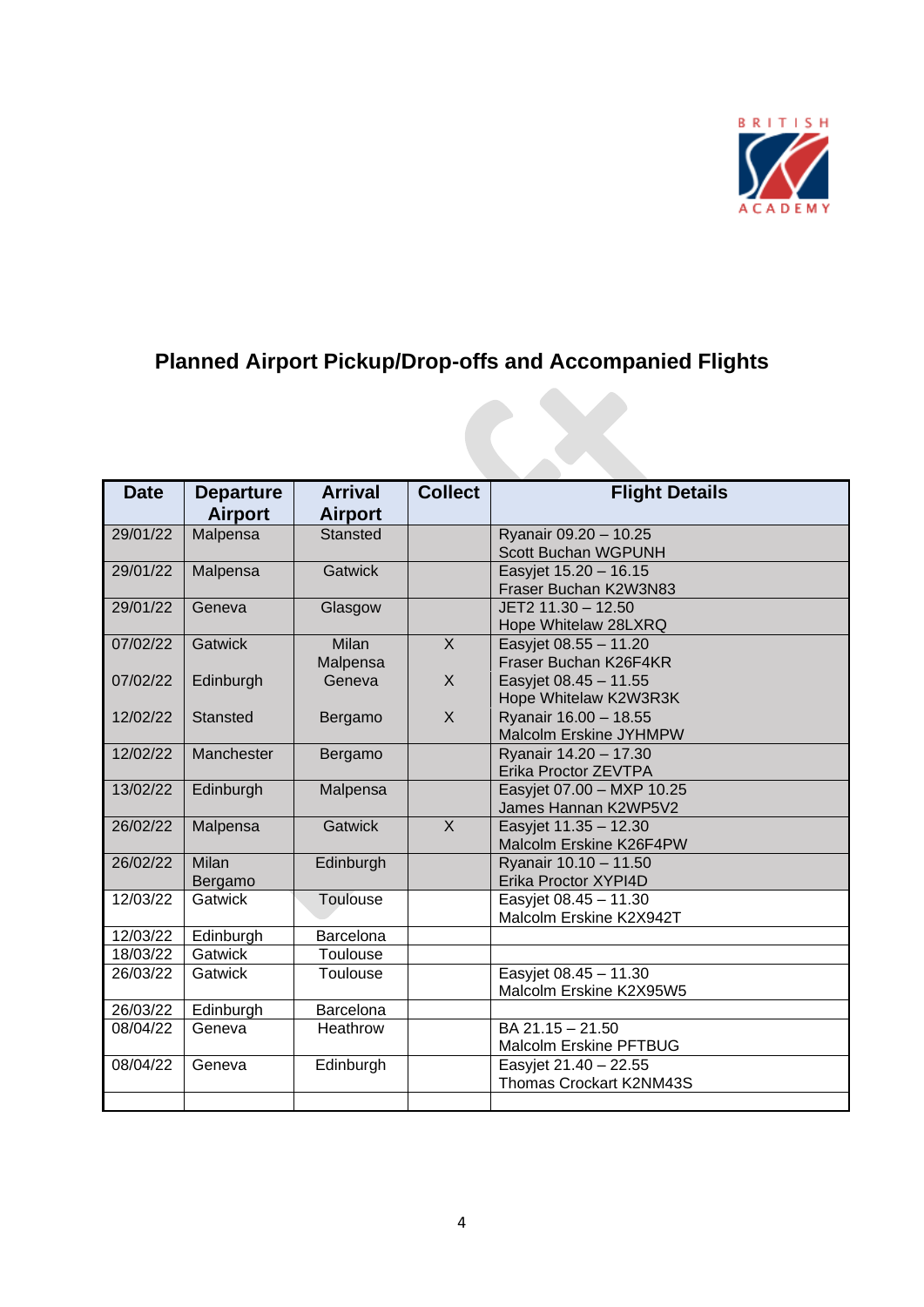

# **FIS Winter Block Programme Fees**

## **December 2021 – April 2022**

**(Current from 23rd January 2022)**

**N.B. Because of the difficulties that still exist around travel, as a result of the global pandemic, the prices and dates shown are subject to change. The final price and dates will be confirmed to you in your invoice when booking.**

| <b>Arrival/Departure</b><br><b>Dates</b> | <b>Base Location</b>    | <b>Planned Events</b>              | Live-In | Live-<br>out | Race<br><b>Support</b><br>Per day |
|------------------------------------------|-------------------------|------------------------------------|---------|--------------|-----------------------------------|
| $05/12/21 - 22/12/21$                    | Santa Caterina          | Training/<br>Ambition races        | 2890    | 100          | 75                                |
| $10/12/21 - 22/12/22$                    | Santa Caterina          | Training/<br><b>Ambition Races</b> | 2050    | 90           | 75                                |
| $30/12/21 - 11/01/22$                    | Santa<br>Caterina/Aosta | Training/<br><b>SSS Races</b>      | 2005    | 90           | 75                                |
| $30/12/21 - 28/01/22$                    | Santa<br>Caterina/Aosta | Training/SSS<br>races/local races  | 4850    | 90           | 75                                |
| $28/01/22 - 06/02/22$                    | Closed                  |                                    |         |              |                                   |
| $07/02/22 - 19/02/22$                    | Aosta/Bormio            | Training/<br>Local races           | 2150    | 90           | 75                                |
| $07/02/22 - 24/02/22$                    | Bormio                  | Training/<br><b>English Champs</b> | 3100    | 90           | $100*$                            |
| $12/02/22 - 19/02/22$                    | Bormio                  | Training                           | 1350    | 90           | 75                                |
| 12/02/22 - 24/02/22                      | Bormio                  | Training/<br><b>English Champs</b> | 2305    |              | $100*$                            |
| 19/02/22 - 24/02/22                      | <b>Bormio</b>           | English Champs                     | 1000    | 90           | $100*$                            |
| 24/02/22 - 25/03/22                      | Andorra                 |                                    | 4640    | 90           | 75                                |
| 24/02/22 - 03/04/22                      | Andorra/<br>Tignes      | <b>British Champs</b>              | 6500    | 90           | 75                                |
| 25/03/22 - 03/04/22                      | Tignes                  | <b>British Champs</b>              | 1890    | 90           | $100*$                            |
| $03/04/22 - 24/04/22$                    | <b>USA</b>              |                                    | TBC     | 90           |                                   |
|                                          |                         |                                    |         |              |                                   |

\*Includes Race Day Lift Pass for FIS Only at English and British Championships

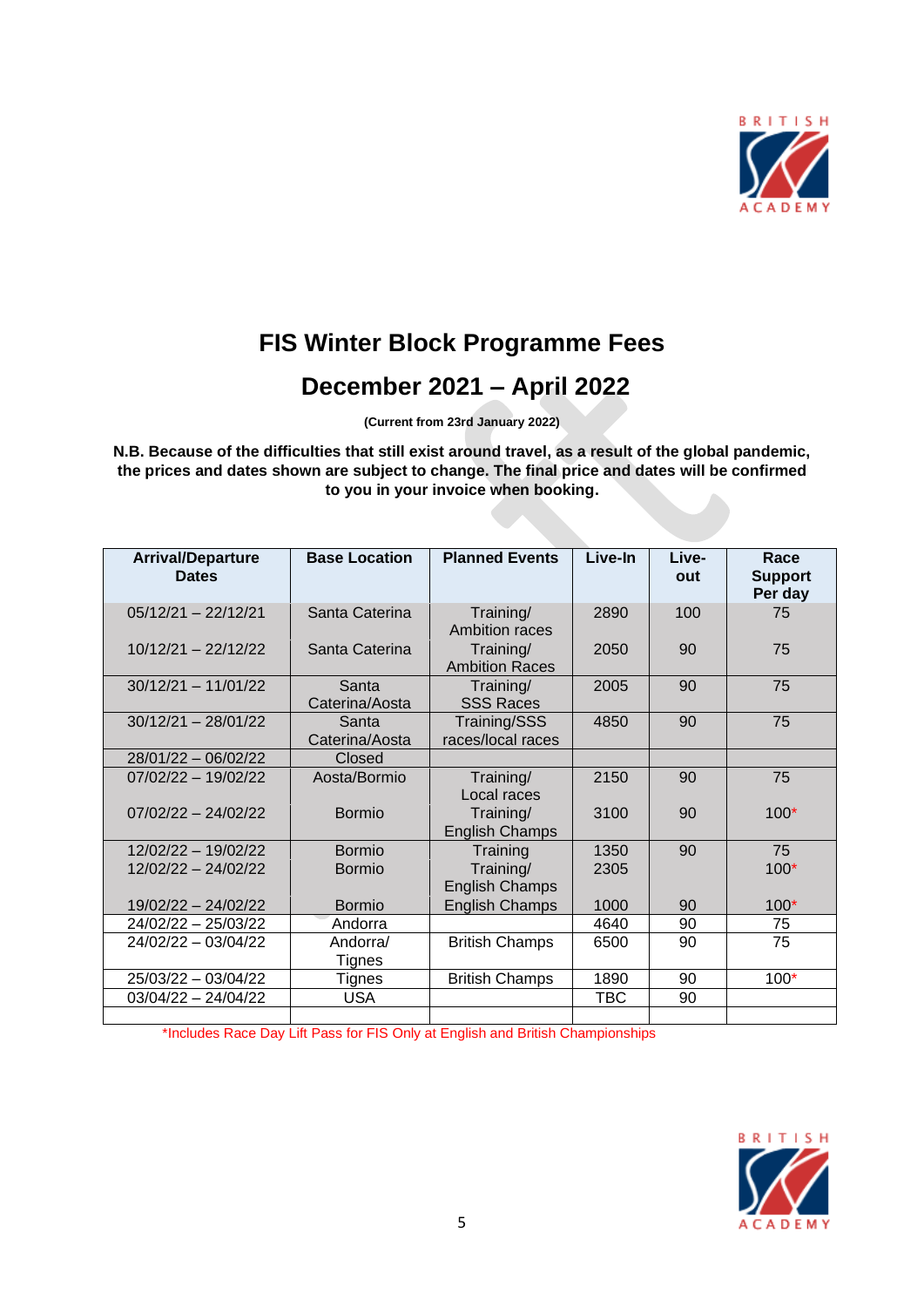

#### **FIS Winter Season Programme**

The Winter season programme commences on the 5<sup>th</sup> December 2021.

The price for individual blocks of training is shown on the above table. There is a one-off Registration Fee of £75 applicable to all programmes.

**N.B. Because of the difficulties that still exist around travel, as a result of the global pandemic, the prices and dates shown are subject to change. The final price and dates will be confirmed to you in your invoice when booking.** 

**Depending on whether we are able to operate for the whole of the season, the following discounts may apply:**

\*\* There is a £50 per night supplement for races away from base.

Please see the table at the beginning of this document ('Our Programmes') to see what is included in the fees.

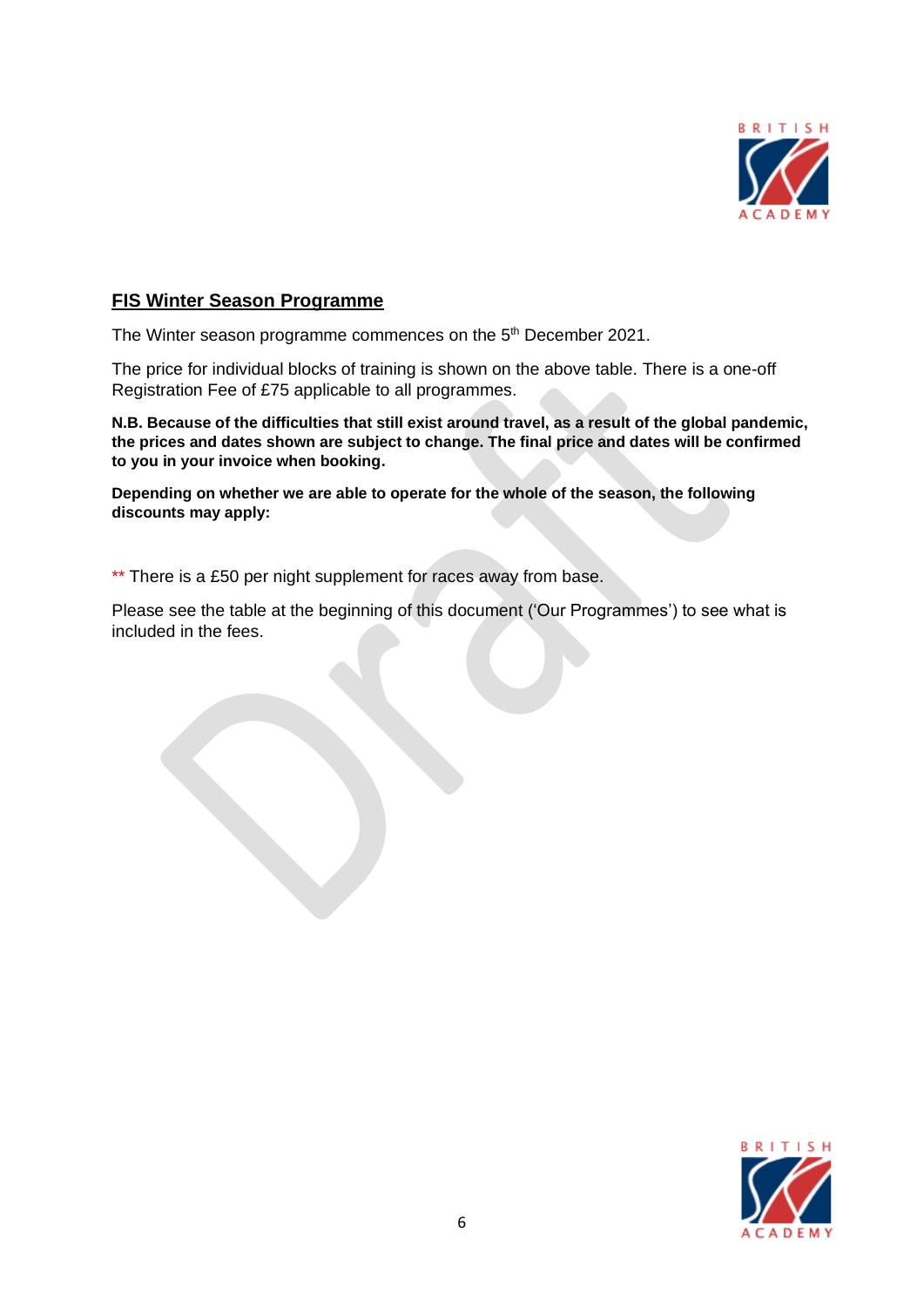

### **Payment**

#### **N.B. We strongly advise that you have insurance that provides cover for cancellation or curtailment.**

The programme shown is booked on an individual basis up to the start of the Winter Schedule (11/12/2021 for Children and 27/11/21 for FIS). During August/September, we will contact you to confirm your planned dates for the Winter Season. An invoice will be sent to you based upon the dates that you have chosen or the full programme. Along with the invoice, we will provide a payment plan that ensures payment is received for the upcoming period at least 28 days in advance. Please also see 'Winter Sports Foundation' information below as this can be a way of raising additional funding.

Payment can be made by bank transfer (details on the invoice) or by credit/debit card (please contact the office to arrange this).

#### **Races Away From Base Location**

There is a £50 per night supplement for races away from the base location. This applies to both FIS and Children's programmes.

#### **Airport transfers**

Certain airport transfers (main dates around Christmas/New Year, Anglo Scottish/ English Championships/British Championships) are included in the residential package.

All other airport transfers outside of the published dates/times/airports are subject to an individual arrangement/price.

#### **Lift Passes**

The residential programme fee includes a local lift pass for the duration of the stay.

Outliers are responsible for the organisation/payment of their own passes both at base or races away from home, except for FIS races where the coach is required to purchase them at the Coach meeting the night before the race (English and British Championships).

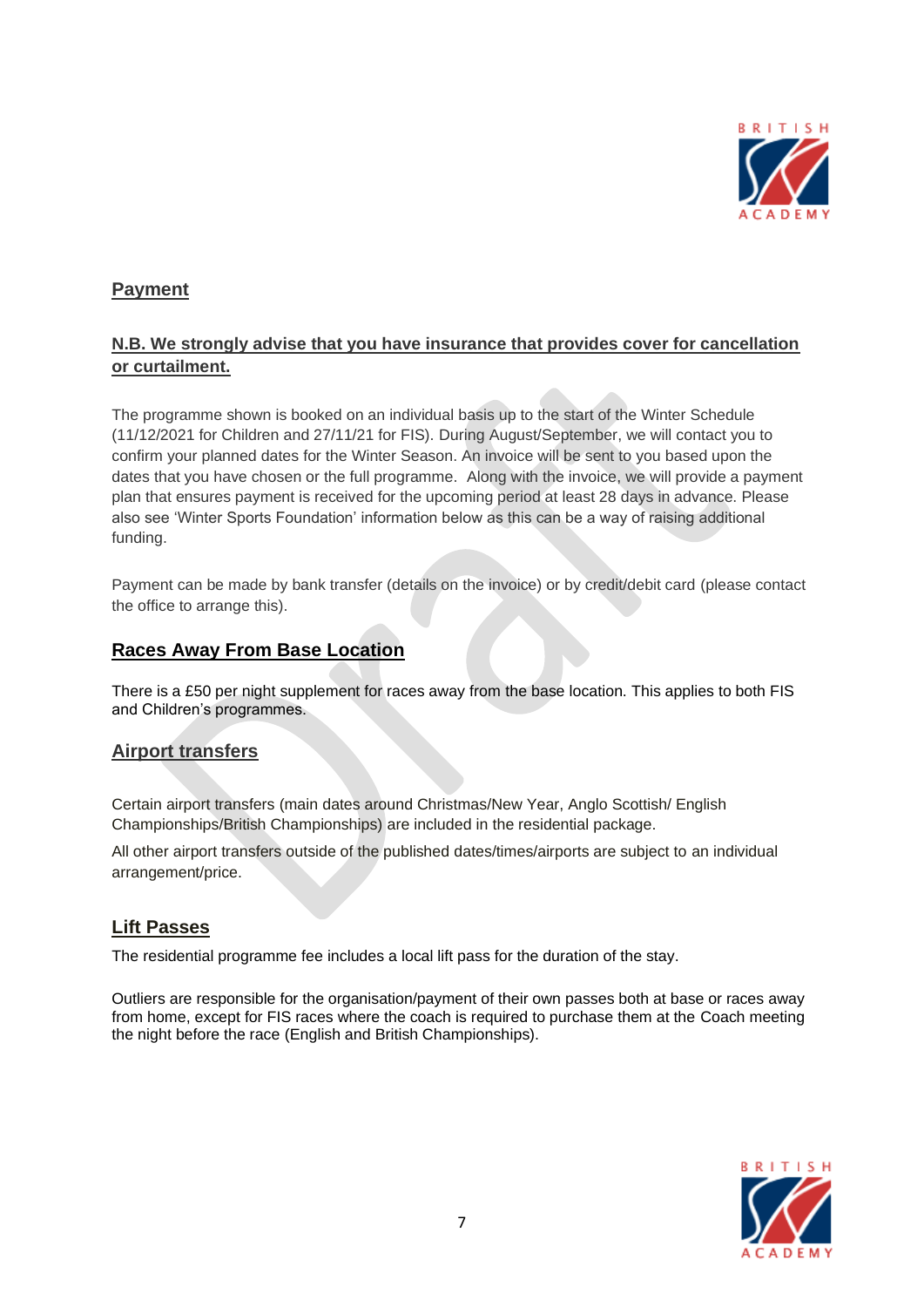

#### **Race Entry**

Race entry remains the responsibility of parents/athletes, except for non-UK FIS races, where coaches will make the entries. Depending if GBSnowsport are involved in the arrangements for the non-UK FIS races, parents may receive an invoice at the end of the season from them, for processing the entries.

#### **Schengen Arrangements**

Please see our Schengen Area FAQ's for more detailed information.

As much as possible, our programme has been designed to account for the 90 days stay in 180 restriction in countries inside the Schengen area. All time spent in the Schengen area counts towards the limit, regardless as to the reason and so things such as family holidays should be included when calculating. Training in the block highlighted in yellow will take place outside of the Schengen area and will not count towards the 90 days restriction. The link below is a useful calculator to give an indication to the use of your allowance. It is only a tool to assist in planning and you should still check that it is accurate before making a commitment.

#### https://www.schengenvisainfo.com/visa-calculator/

#### **Passports and GHIC**

It is the responsibility of the parent (or the athlete if they are 18 or over) that athletes have both a passport that has 6 months left before expiration and the new GHIC card (replacement for the EHIC card and available to order online for UK citizens) when at camps held abroad.

#### **Coaching Ratios**

We aim to work on a coaching ratio of 1 coach to 6 athletes. For Minis, we aim to have a lower athlete to coach ratio.

#### **Kit**

We do not require athletes to purchase any BSA kit to attend training with us. We haven order for grey ski jackets and pink and green shell jackets in place and this should be available before the start of the winter season.

Sports kit is available to order at regular intervals. Please email [alice@britskiacad.org.uk](mailto:alice@britskiacad.org.uk) for more information or see our website. Dr BoBo racesuits are available to order – details on our website.

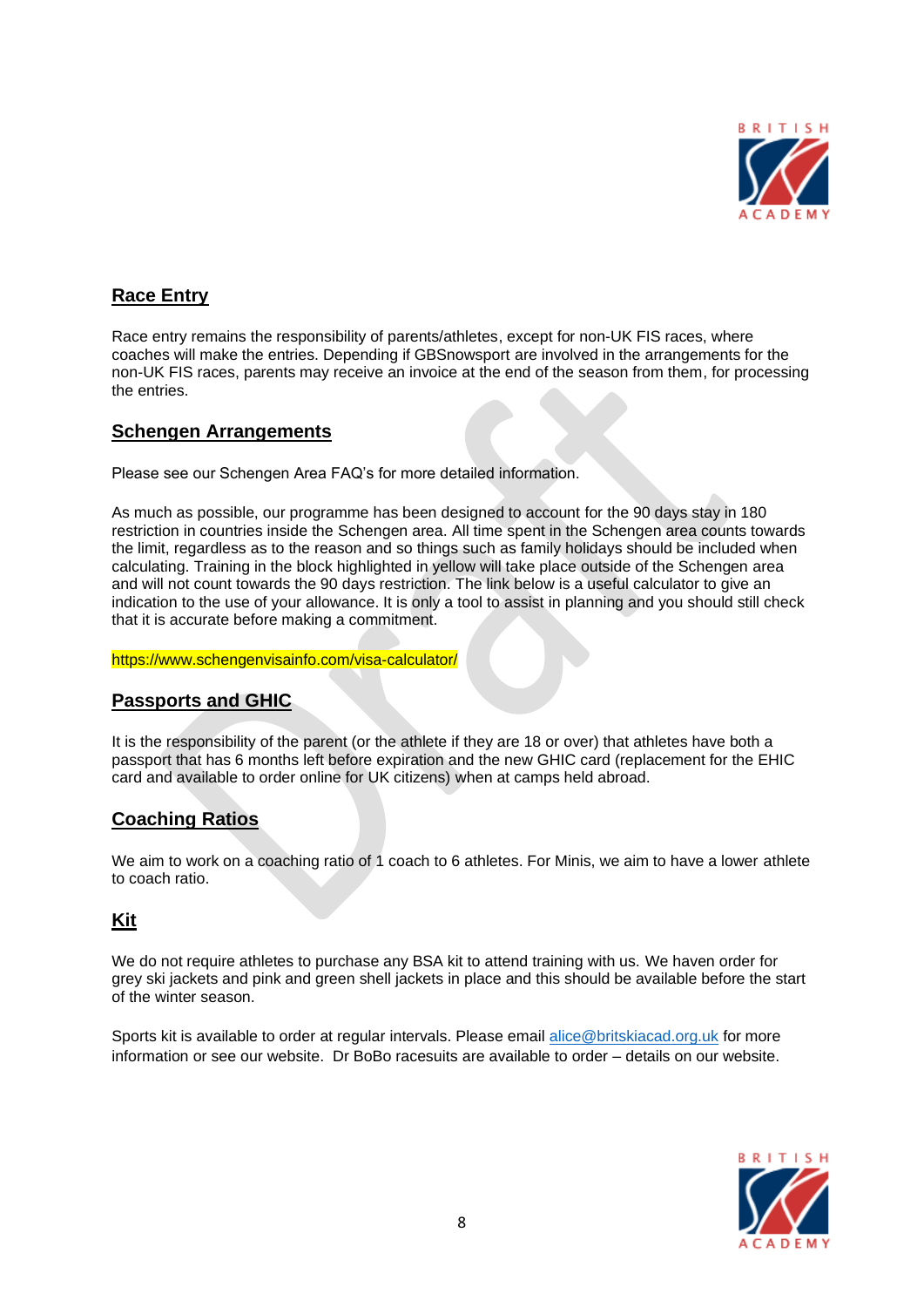

#### **Kit Vans**

- Kit vans will be travelling out on occasion (dates/booking via our website)
- There will be a charge per item published on the website.
- All items left with BSA either in the kit van or onsite at hotels, camps etc. are left at the owner's risk – please check your insurance to confirm that it is covered if away from the owner.
- ALL KIT MUST BE CLEARLY LABELLED.

#### **Winter Sports Foundation**

'The Personal Sports Fund is your way to raise additional funds to help finance your winter sports career.

The funds are set up to help athletes who are already competing in winter sports by assisting them to seek sponsorship from various sources as well as utilising Gift Aid via our charity to increase the value of each sponsorship amount for the athlete.'

[Sports Foundation Funding for UK Winter Sports Athletes \(wintersportsfoundation.co.uk\)](https://www.wintersportsfoundation.co.uk/)